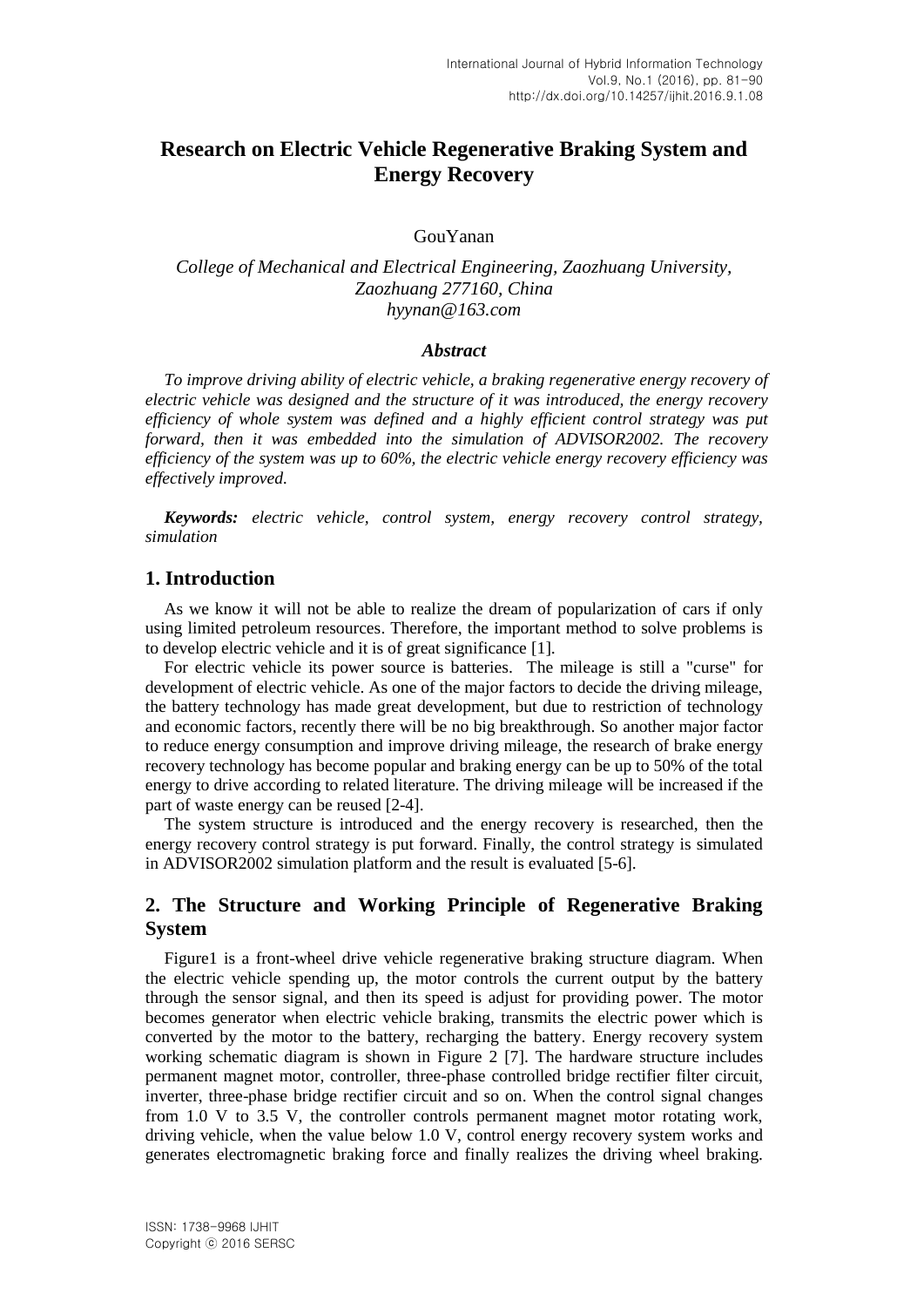International Journal of Hybrid Information Technology Vol.9, No.1 (2016)

The specific work flow for the electric vehicle energy recovery system is that the controller controls the permanent magnet motor together with three-phase controlled bridge rectifier filter circuit working through wire connection, the rectifier filter circuit converts the three-phase alternating current produced by the permanent magnet motor to direct current, and then the direct current is delivered to the inverter. Power batteries control the output frequency of inverter through feedback signals; the inverter controls permanent magnet motor to rotate and produces three phase alternating current which is converted into direct current through rectifier circuit at last.



**Figure 1. Front Wheel Drive Vehicle Regenerative Braking System Structure Diagram**



# **Figure 2. Energy Recovery System Working Schematic Diagram**

1- three-phase bridge rectifier circuit; 2- power type permanent magnet motor; 3- inverter; 4- three-phase controlled bridge rectifier filter circuit; 5- three-phase line; 6-permanet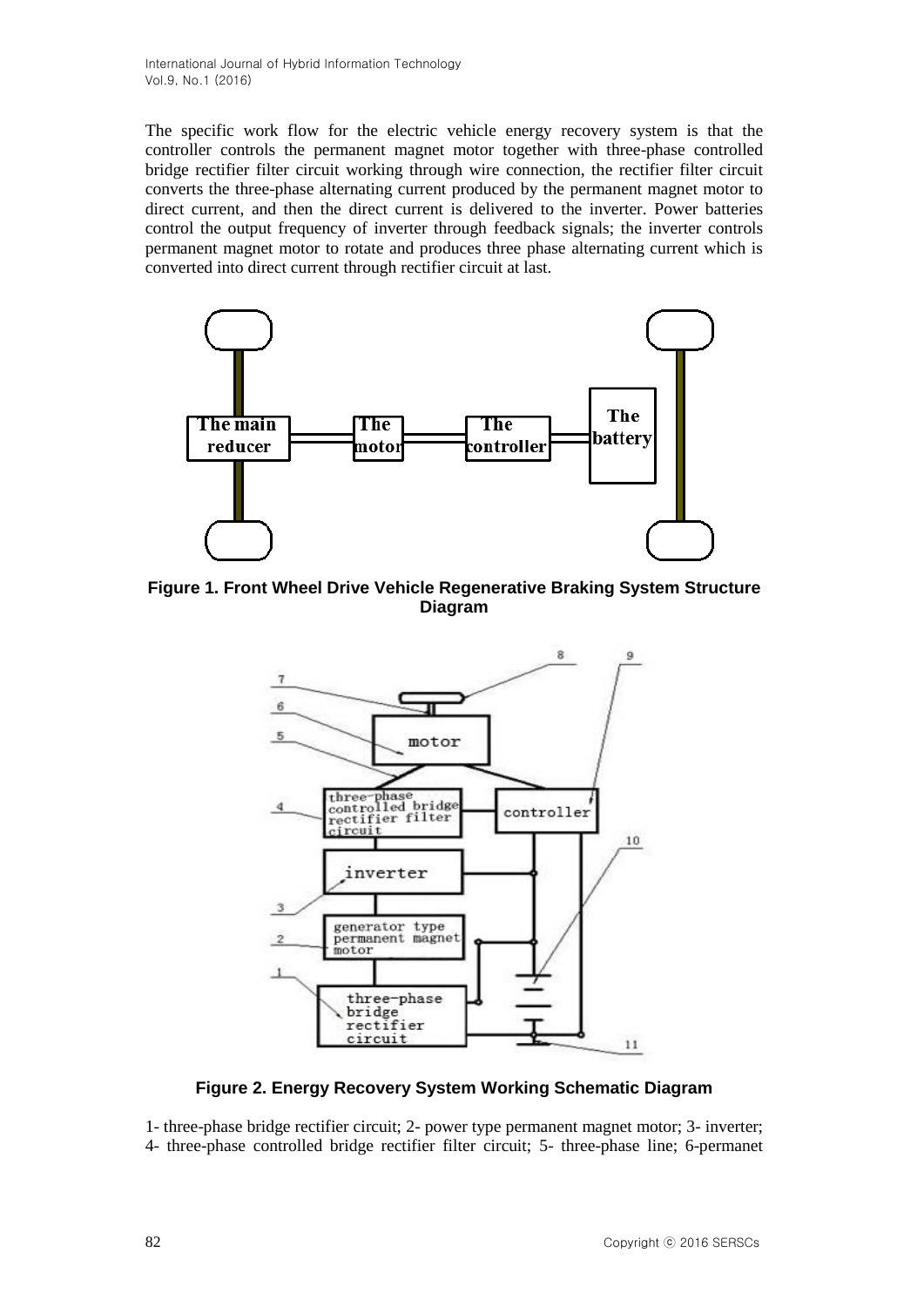magnet motor; 7-shaft; 8- vehicle driving wheels ; 9- controller; 10-power battery; 11 negative grounding end.

# **3. The Determination of Regenerative Braking System Energy Recovery**

When braking, braking forces from wheels are needed reasonably distributed, preventing the lock and operation instability. Also we need to find the best coverage of the motor brake and mechanical brake and then recycle braking energy possibly.

### **3.1. The Restricting Conditions of Regenerative Braking Energy Recovery System**

**3.1.1. The Driving Motor:** The role of motor is important as a component of energy conversion in the brake system. Most motors are decorated on the front of electric vehicle, this means that only the front wheel can produce regenerative braking force, rear wheels produce braking forces through mechanical friction. The output characteristics of the motor are as follows [8]

$$
T = \begin{cases} 9549 P_n / n_o & n \le n_o \\ 9549 P_n / n & n > n_o \end{cases}
$$
 (1)

Among them: *T* is the motor torque;  $P_n$  is motor rated power; *n* is motor actual speed;  $n_0$  is rated speed.

When the motor actual speed is less than rated speed, the output torque keeps constant, the power and speed are proportion relationship. When the actual speed is higher than rated speed, output torque decreases with the increased speed and the output power is constant. When vehicle in low speed running, its kinetic energy is low and it can't provide enough energy for driving motor to generate the braking torque, therefore, recycling braking ability will reduce with the lower speed.

**3.1.2. The Capacity of Battery:** The battery puts electric energy to the motor when driving, namely the battery in the discharging process; When braking, motor puts brake recycling energy to the battery and the battery is in charging. The main performances of battery reflect in maximum charging power and state of charge (SOC) the two aspects. Limited by the battery charging power, the recycling braking power is asked must not exceed the maximum charging power of the battery. Further more, the regenerative braking system can no longer charge for battery when its SOC is more than a certain value, or it will be adverse to battery. For example, the SOC of the Lithium-ion battery can't exceed 70% [9].

## **3.2 Vehicle Braking Dynamics and Limit Regulations**

**3.2.1 The Force Analysis of the Vehicle Braking:** The braking force analysis in the process of vehicle braking is shown in Figure 3, the vehicle must overcome all kinds of resistance forces in braking. Assuming vehicle is on typical road surface and the equation is

$$
\sum F = F_f + F_\omega + F_b \tag{2}
$$

Among them:  $\Sigma F$  is the sum of the driving resistance,  $F_f$  is rolling resistance,  $F_{\varphi}$  is air resistance,  $F_b$  is ground braking force.

Expression  $F_f$  is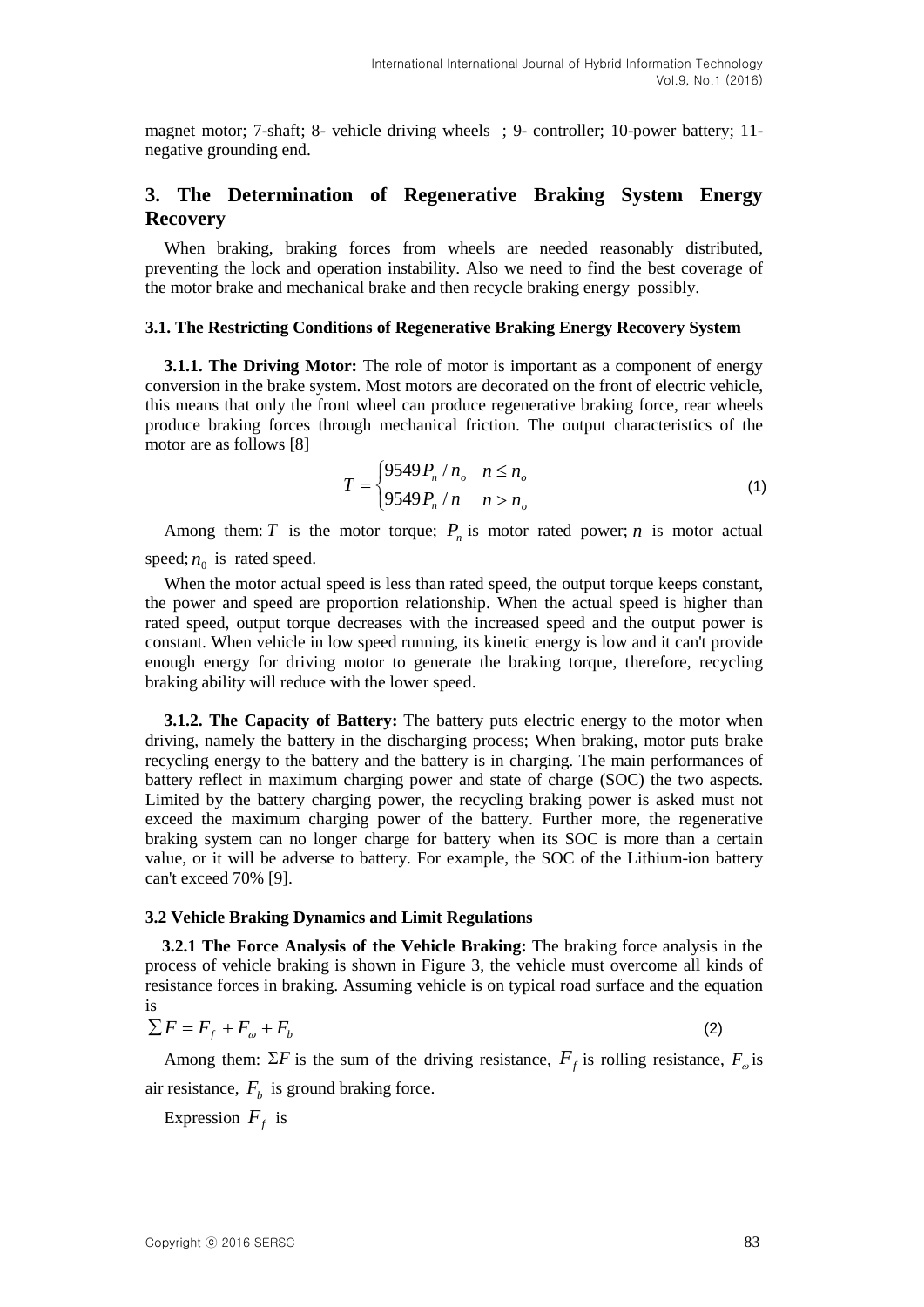International Journal of Hybrid Information Technology Vol.9, No.1 (2016)

$$
F_f = Gf \tag{3}
$$

Among them:  $G = mg$ , *m* is the vehicle quality. Expression  $F_{\omega}$  is

$$
F_{\omega} = \frac{1}{2} C_D A \rho V_r^2 \tag{4}
$$

Among them:  $C_D$  is air resistance coefficient, A is the windward area,  $\rho$  is the air density,  $V_r$  is the relative velocity.

When 
$$
\rho = 1.2258N \cdot S^2 \cdot m
$$
,  $F_{\omega} = \frac{C_D A}{21.15} V^2$ 

The force from ground  $F_b$  is

$$
F_b = F_{bf} + F_{br} \tag{5}
$$

Among them:  $F_{bf}$  is the front ground braking force,  $F_{bf}$  is rear force.



**Figure 3. Electric Vehicle Force Diagram**

**3.2.2. The Determination of the Vehicle Total Braking Energy:** The electric vehicle on the typical road surface brakes initially, the total kinetic energy concludes vehicle movement quality and vehicle rotation quality. The total braking energy is

$$
E_1 = \frac{1}{2} m V_1^2 + \frac{1}{2} \sum I_{\omega} \omega^2 = \frac{1}{2} \left( 1 + \sum \frac{I_{\omega}}{mr^2} \right) m V_1^2
$$
 (6)

Among them:  $E_1$  is total kinetic energy in initial braking,  $V_1$  is velocity in initial braking,  $I_{\varphi}$  is rotational inertia,  $\omega$  is angular velocity, r is wheel radius. Let  $\delta = 1 + \sum \frac{I_{\omega}}{m r^2}$ *mr*  $\delta = 1 + \sum_{i=1}^{n} I_{\infty}$ ,  $\delta$  is the vehicle rotation quality conversion coefficient, wheel is the only considered factor when calculating dynamic performance, usually  $\delta = 1.04$ , gets into (7)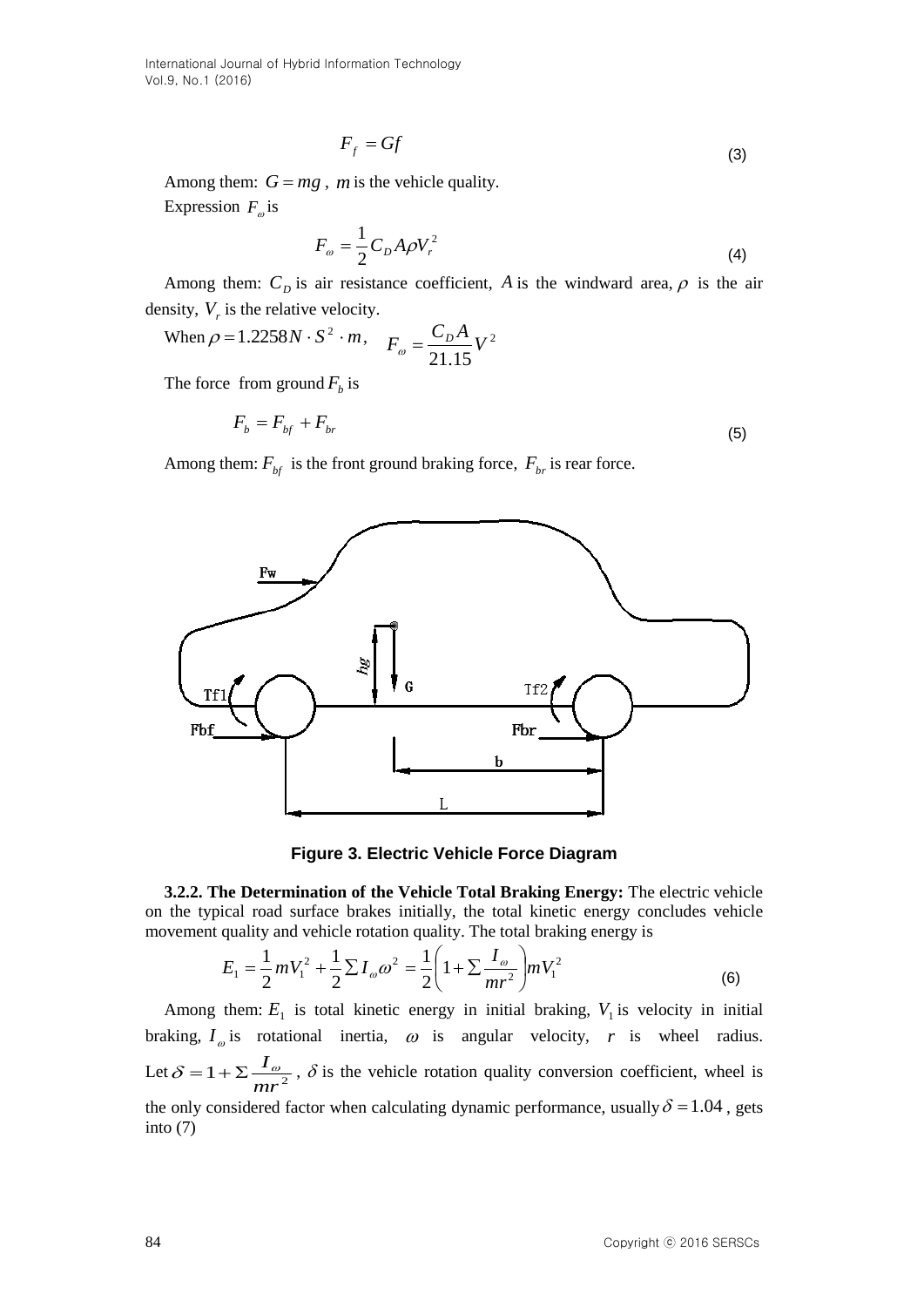$$
E_1 = 0.52mV_1^2\tag{7}
$$

Similarly, total kinetic energy at braking end is

$$
E_2 = 0.52mV_2^2\tag{8}
$$

Among them:  $V_2$  is the velocity at the end of braking. Vehicle total braking energy  $E$  is in

$$
E = 0.52m(V_1^2 - V_2^2)
$$
\n(9)

**3.2.3 The Determination of the Recycling Braking Energy:** From figure4 [10], we can see the force distribution curve for front-wheel driving. The curve is composed of I line, abscissa axis, ECE regulation line and f line.



**Figure 4. The Braking Force Distribution Diagram**

According to the target braking intensity  $Z$  and ground braking force  $F_b$ 

$$
\begin{cases}\nF_{reg} = F, & AB \\
F_{reg} = \frac{z + 0.07}{0.85} (b + zh_s) G/L & BC \\
F_{reg} = \varphi (b + zh_s) G/L & CD\n\end{cases}
$$
\n(10)

Among them: *b* is distance from center of mass to rear axle,  $h<sub>g</sub>$  is mass center height, *L* is the wheel distance.

The power  $P_{reg}$  is

$$
P_{reg} = F_{reg} \cdot V \tag{11}
$$

The recycled energy  $E_0$  is

$$
E_0 = \int_{t_1}^{t_2} P_{reg} \cdot \eta_1 \cdot \eta_2 \cdot \eta_3 dt \tag{12}
$$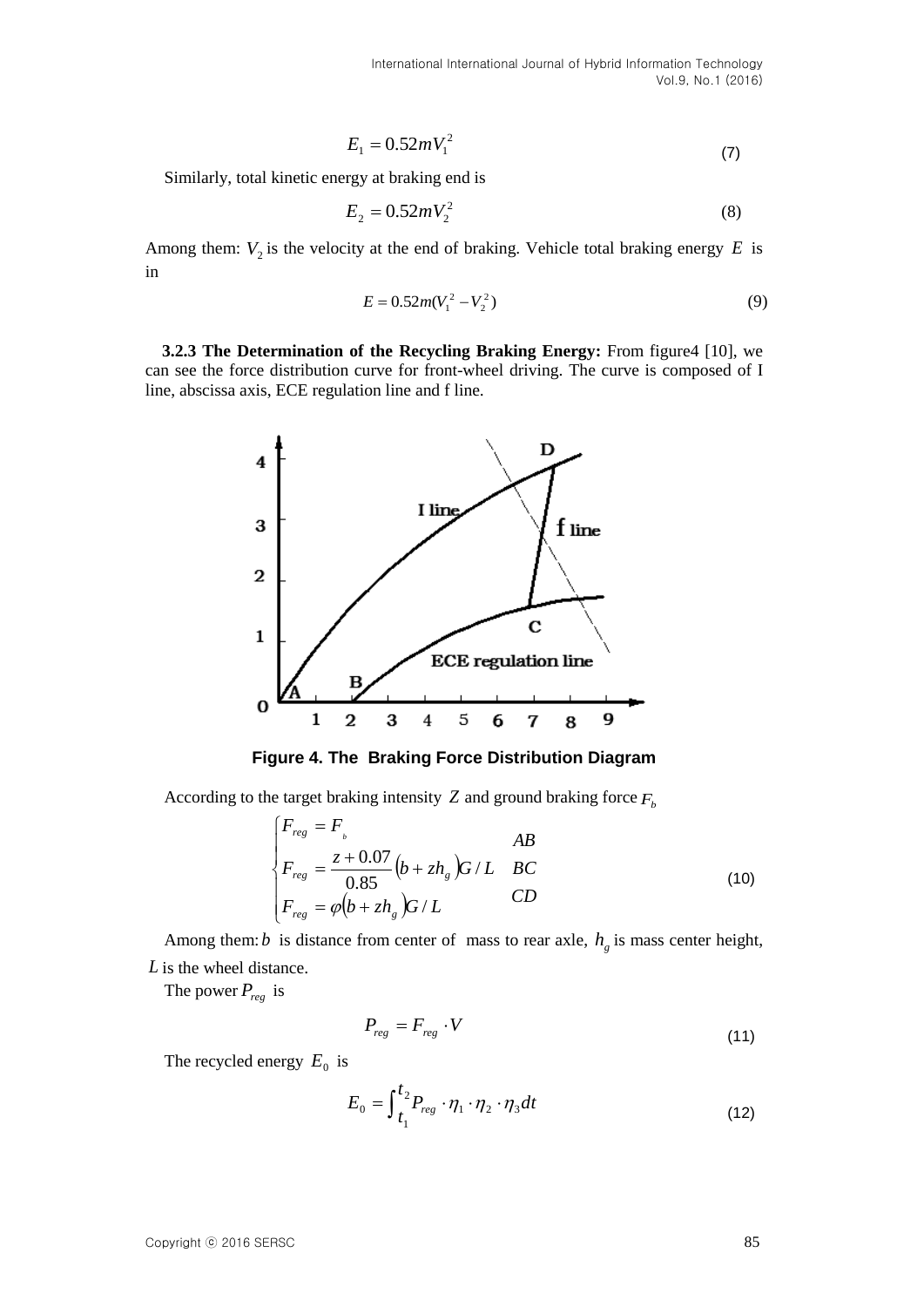Among them:  $t_1$  is the motor braking initial time,  $t_2$  is the motor braking end time,  $\eta_1$  is transmission efficiency,  $\eta_2$  is generator power generation efficiency,  $\eta_3$  is battery efficiency.

**3.2.4. The Determination of the Braking Energy Recovery Rate:** The braking energy recovery rate  $\eta$  is in the process of braking

$$
\eta = \frac{E_0}{E} \times 100\%
$$
\n(13)

## **4. The Control Strategy of Regenerative Braking Energy Recovery**

### **4.1 The System Control Strategy**

The system control strategy means that basing on driver's braking intention and desired intensity, comprehensive considering vehicle speed, the battery charging capacity, maximum braking power of the motor, all efficiencies in braking, finally mechanical and regenerative braking reasonably. The specific control logic diagram is shown in Figure5 [11].

#### **4.2 The Vehicle Wheel Braking Force Distribution**

Vehicle wheels of braking force distribution point should be in the area which is composed by I line, abscissa axis, ECE regulation line and f line.

For braking intensity equation  $z = b\varphi(L - \varphi h_g)$ .

The total braking force distribution rules of the wheel rules is as follow:

1. When  $z < 0.1$ , the total braking force is provided by the front wheel separately.

2. When  $0.1 \le z < 0.7$ , the total braking forces are provided by whole wheel according to the distribution curve.

3. When  $z \ge 0.7$ , braking working time is very short, its braking effect is negligible comparing with mechanical braking, the total braking forces are provided by the front and the rear wheel friction braking.



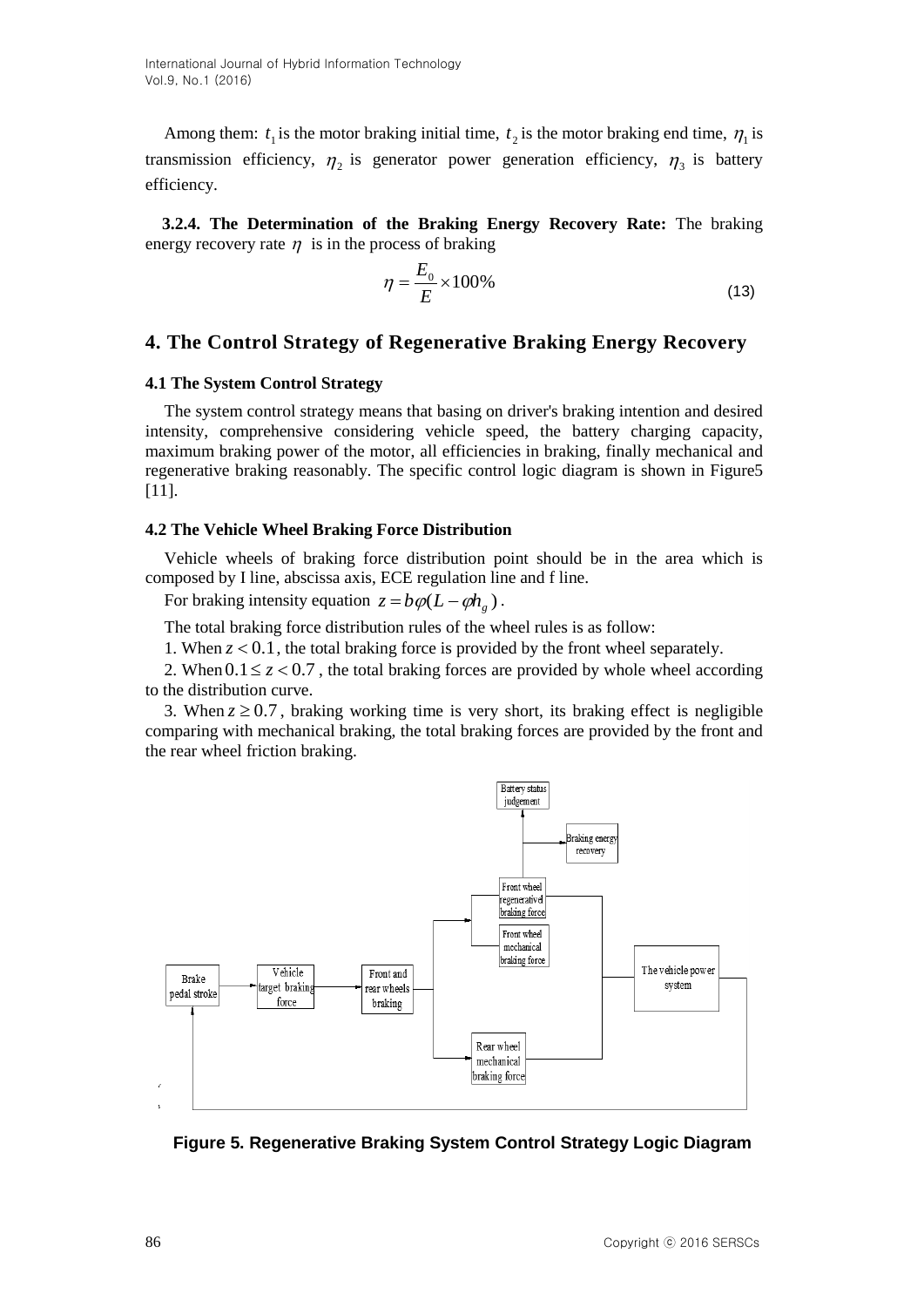# **5. The Modeling Simulation and Analysis based on ADVISOR**

The simulation is established using Simulink according to system control strategy. In this paper, the electric vehicle uses double motor front wheel direct driving mode. From Table1, we can see the vehicle parameters.

## **5.1 The Energy Conversion Analysis of Electric Vehicle under Different Speeds**

The paper analyzes the energy conversion at  $V = 80$ *km* / *h* and  $V = 10$ *km* / *h* the two moments [12].

The motor speed *n* is

$$
n = (1 + 10\%) \cdot \frac{30 \cdot V}{3.6 \cdot \pi \cdot r}
$$
 (14)

The counter electromotive force *E* is

$$
E = K_E \cdot \omega \tag{15}
$$

Among them:  $K<sub>E</sub>$  is the electromotive force constant, its value usually is 0.9. The efficiency of *E* is

$$
\eta_{\overline{\mathcal{R}}} = E/U \tag{16}
$$

Among them: *U* is the lithium battery module voltage, its value is 96 *V* . From Table 2, we can see values of electric vehicle at  $V = 80$ *km* / *h* and  $V = 10$ *km* / *h*.

## **Table 1. The Main Parameters of Front Wheel Driving Electric Vehicle**

| The parameter name                                        | The parameter value |
|-----------------------------------------------------------|---------------------|
| vehicle mass $(Kg)$                                       | 1000                |
| wheel radius $(m)$                                        | 0.34                |
| rolling resistance coefficient                            | 0.016               |
| wind resistance coefficient                               | 0.34                |
| mechanical resistance coefficient                         | 0.9                 |
| power generation efficiency                               | $0.9 - 0.82$        |
| permanent magnet brushless DC morot<br>rated power $(kw)$ | 5.5                 |
| lithium battery capacity (Ah)                             | 150                 |
| lithium battery module voltage $(V)$                      | 96                  |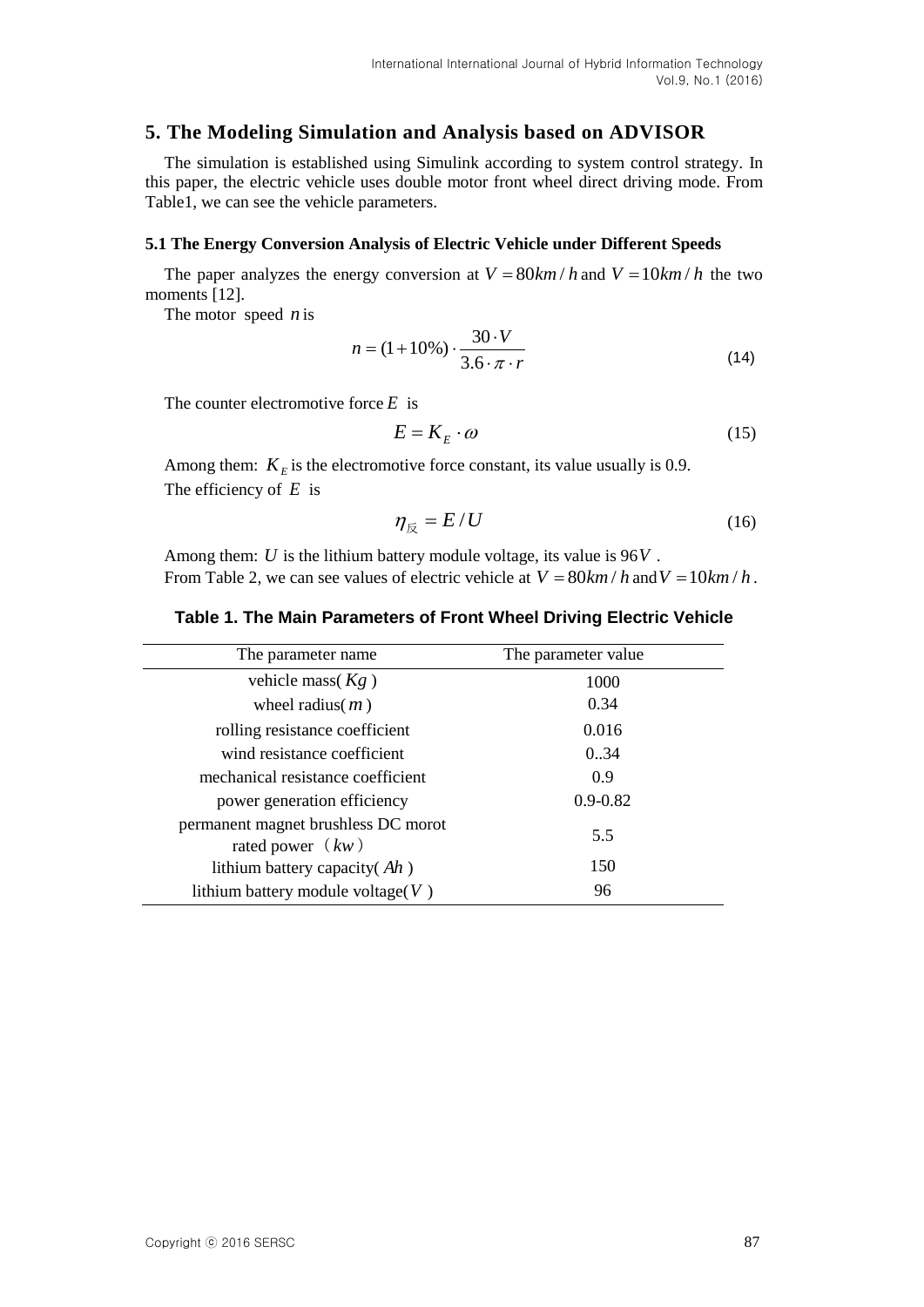| The parameter               | $V = 80$ km/h    | $V = 10km/h$    |
|-----------------------------|------------------|-----------------|
| Motor rotation speed        | 898 r / min      | 112 r/min       |
| Motor angular velocity      | 94 rad/s         | $11.7$ rad / s  |
| counter electromotive force | 84.6V            | 10.5V           |
| Motor efficiency            | 80%              | 10%             |
| Rolling resistance          | 188N             | 188N            |
| wind resistance             | 167N             | 2.7N            |
| Total resistance            | 355N             | 190.7N          |
| Output power                | 10kw             | 1.4kw           |
| Driving torque              | $102.6N \cdot m$ | $55.1N \cdot m$ |

| Table 2. The Parameter Values of Electric Vehicle Different Speed |  |
|-------------------------------------------------------------------|--|
|-------------------------------------------------------------------|--|

# **5.2 The Results of Simulation**

The simulation is set up in Matlab environment, the simulation diagram about timevelocity, time-motor speed, time-motor torque, time-charging current and time-power are shown in Figure6 to Figure10. The results show recovery system efficiency is about  $\eta = 60\%$ .



**Figure 7. Time-motor Speed Diagram**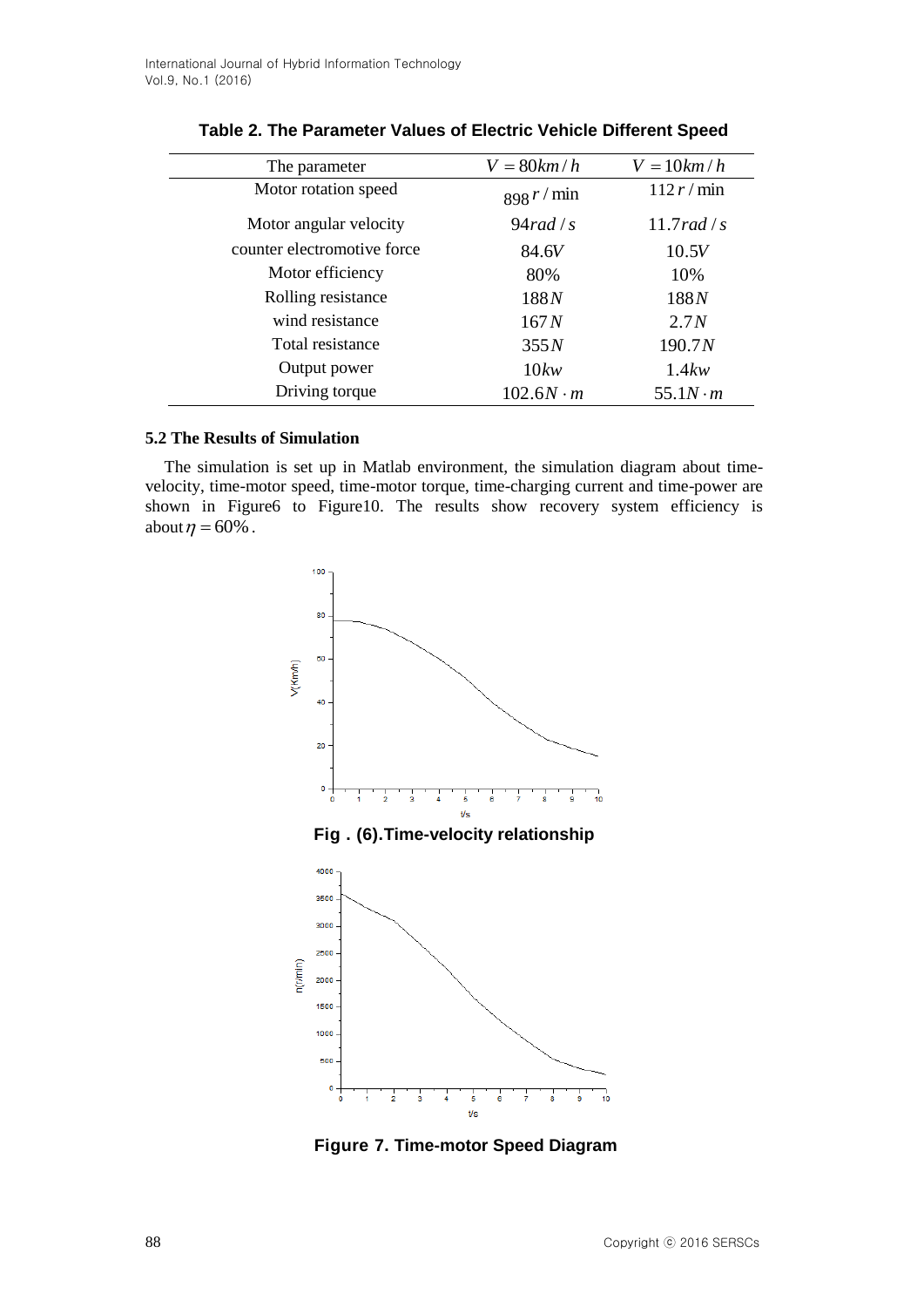

**Figure 8. Time-motor Torque Diagram**



**Figure 9. Time-charging Current Diagram**

## **6. Conclusion**

In this paper, the design of the electric vehicle energy recovery system converts the braking energy into electric energy which charges for the battery. By simulating in Matlab environment, we get the diagram about time-velocity, time-motor speed, time-motor torque, time-charging current and time-power. By rectifier filter, changing the frequency, driving motor generation, rectifier output, the recovery system efficiency is about  $\eta = 60\%$ . The electric vehicle realizes the function of energy recovery, increases the driving mileage.

# **References**

- [1] H. Ren, Y. Jianbo and W. Rencai, "The improvement of electric vehicle hybrid braking system control strategy", Journal of Jiangsu University, vol. 2, no. 34, **(2013)**.
- [2] M. Mourad, "Improving the performance of a hybrid electric vehicle by utilization regenerative braking energy of vehicle", International Journal of Energy and Environment, vol. 1, no. 2, **(2011)**.
- [3] W. Meng, S. Zechang, Z. Guirong and C. Peng, "The maximization impact factors analysis of the electric vehicle braking energy recovery", Journal of Tongji University, vol. 4, no. 40, **(2012)**.
- [4] T. Peng and S. Jun, "The analysis and simulation of the electric vehicle drive system regenerative braking characteristics", Mobile Power Supply and Vehicles, vol. 4, **(2006)**.
- [5] W. Meng, S. Zechang, Z. Guirong and C. Peng, "The research of electric vehicle braking energy recovery system", The Journal of Agricultural machinery, vol. 2, no. 43, **(2012)**.